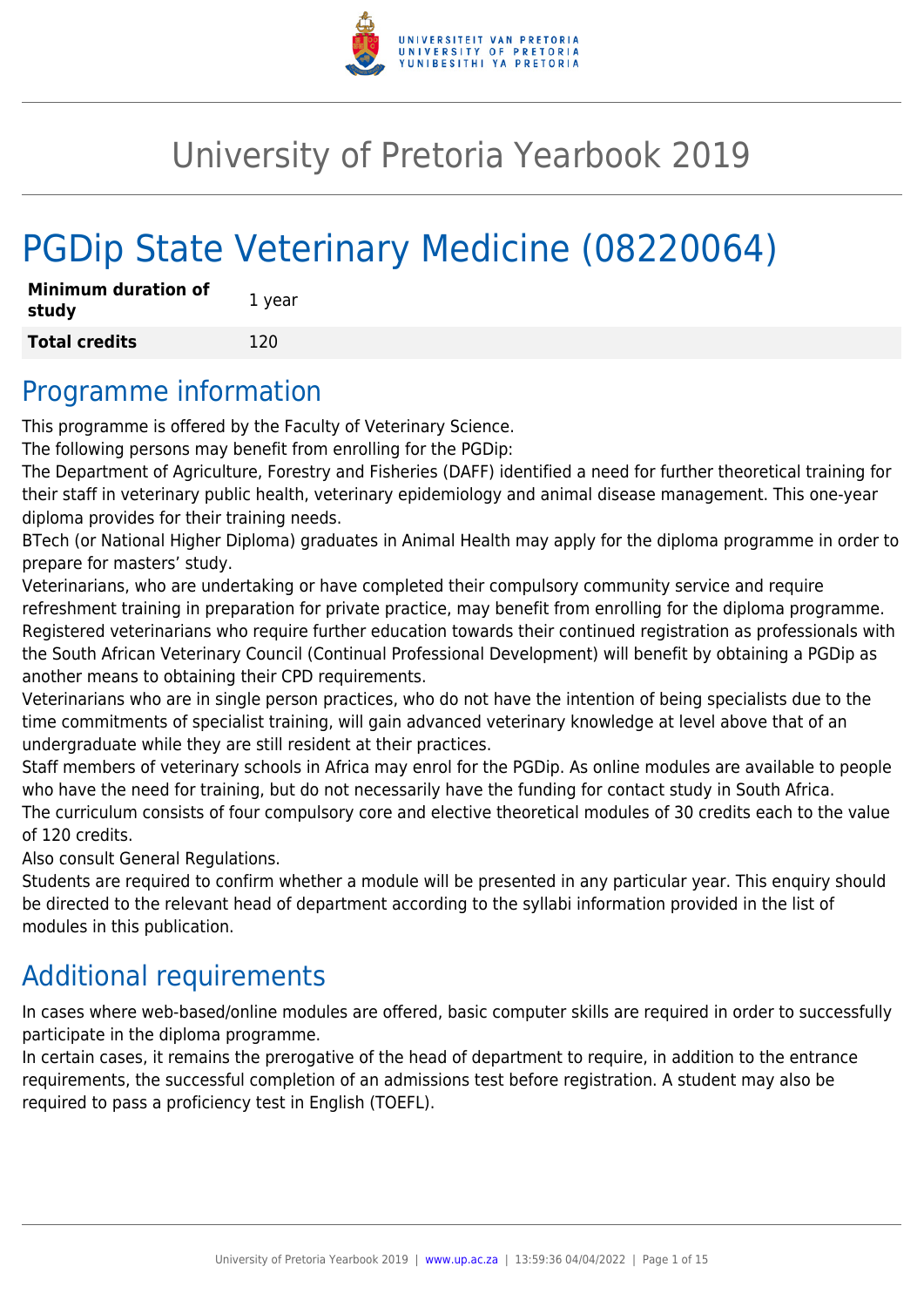

## Examinations and pass requirements

The PGDip is conferred by virtue of the successful completion of tests/assignments and an examination on four 30 credit coursework modules.

Every module will be evaluated by a written or oral test or assignment or practical work (a year mark will be determined) and an examination. The year mark and examination mark will each contribute 50% to the final mark. A subminimum of 40% is required in the examination and a final mark of at least 50% to pass the module. Instructions regarding requirements for year or examination marks are published in the study guides. If a student fails a module, he/she will have to repeat the module the following year. A candidate has two chances to pass a module.

## Pass with distinction

The diploma is conferred with distinction on a student who has obtained an average of at least 75%, provided that a minimum final mark of 60% in each of the modules have been obtained.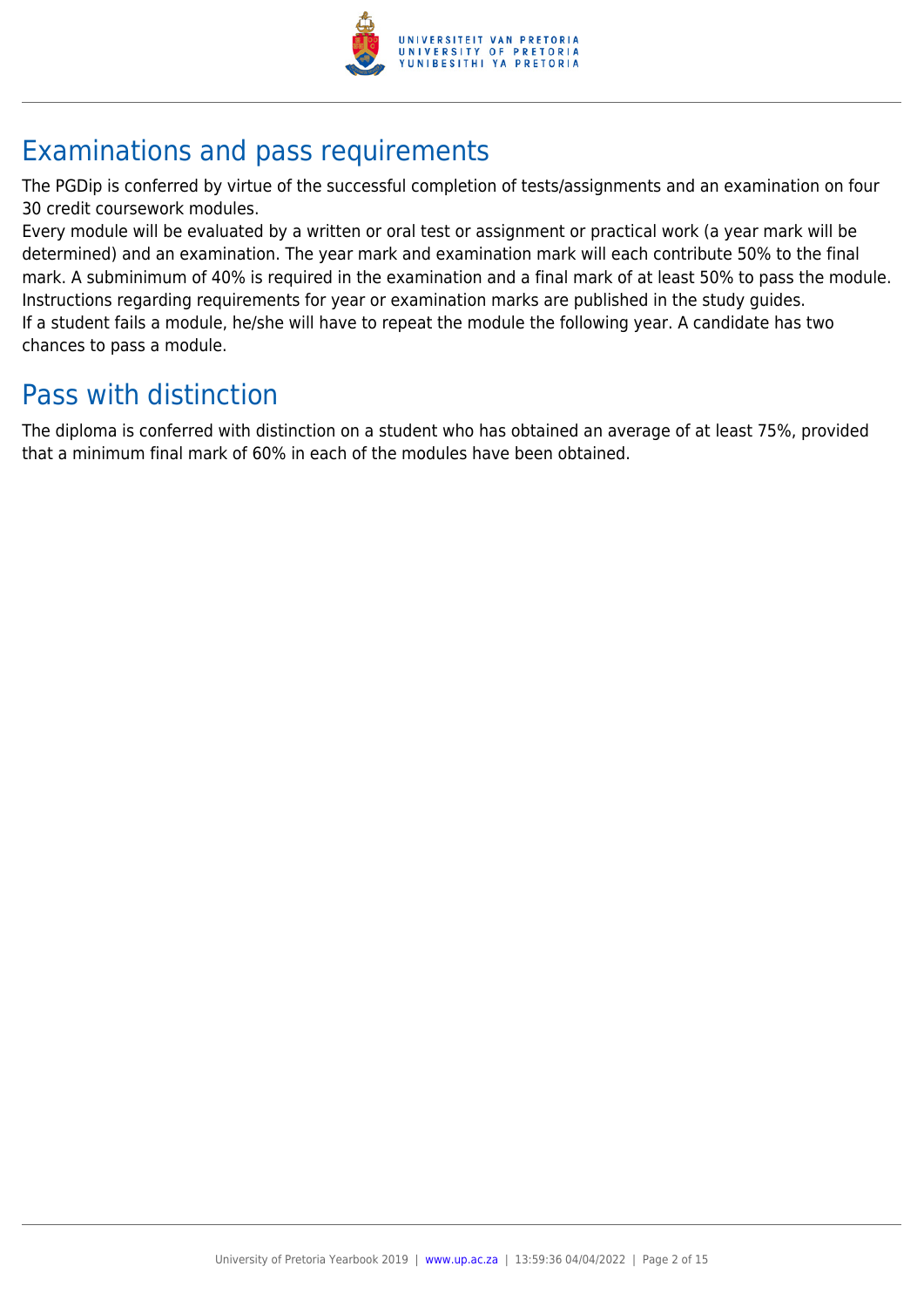

## Curriculum: Final year

**Minimum credits: 120**

## **Core modules**

## **Controlled and notifiable diseases 701 (CND 701)**

| <b>Module credits</b>         | 30.00                               |
|-------------------------------|-------------------------------------|
| Language of tuition           | Module is presented in English      |
| <b>Department</b>             | <b>Veterinary Tropical Diseases</b> |
| <b>Period of presentation</b> | Year                                |

#### **Module content**

Advanced training in diseases with implications on trade and/or human health/wellbeing. The module will covey advanced knowledge in the specific disease, their management and basic monitoring epidemiological tools. Attention will also be given to emerging diseases as well as diseases associated with wildlife ranching.

## **Veterinary legislation and policy 702 (VLP 702)**

| <b>Module credits</b>         | 30.00                            |
|-------------------------------|----------------------------------|
| <b>Prerequisites</b>          | No prerequisites.                |
| <b>Contact time</b>           | 70 contact hours                 |
| Language of tuition           | Module is presented in English   |
| <b>Department</b>             | <b>Production Animal Studies</b> |
| <b>Period of presentation</b> | Year                             |

## **Module content**

Broad-based training in understanding, interrogating and critically applying veterinary policy (including applicable South African legislation), and international phytosanitary and sanitary policy and trade.

## **Elective modules**

## **Clinical Anatomy 701 (ANG 701)**

| <b>Module credits</b>         | 30.00                          |
|-------------------------------|--------------------------------|
| <b>Language of tuition</b>    | Module is presented in English |
| <b>Department</b>             | Anatomy and Physiology         |
| <b>Period of presentation</b> | Year                           |
|                               |                                |

#### **Module content**

#### (BVSc graduates only)

An in-depth study of the osteology, arthrology, myology, angiology, neurology, splanchnology and topographical anatomy of a species of interest. Special attention to clinically important sections of the anatomy. The course will allow for further studies in anatomy for intercalation with subjects such as diagnostic imaging and surgery.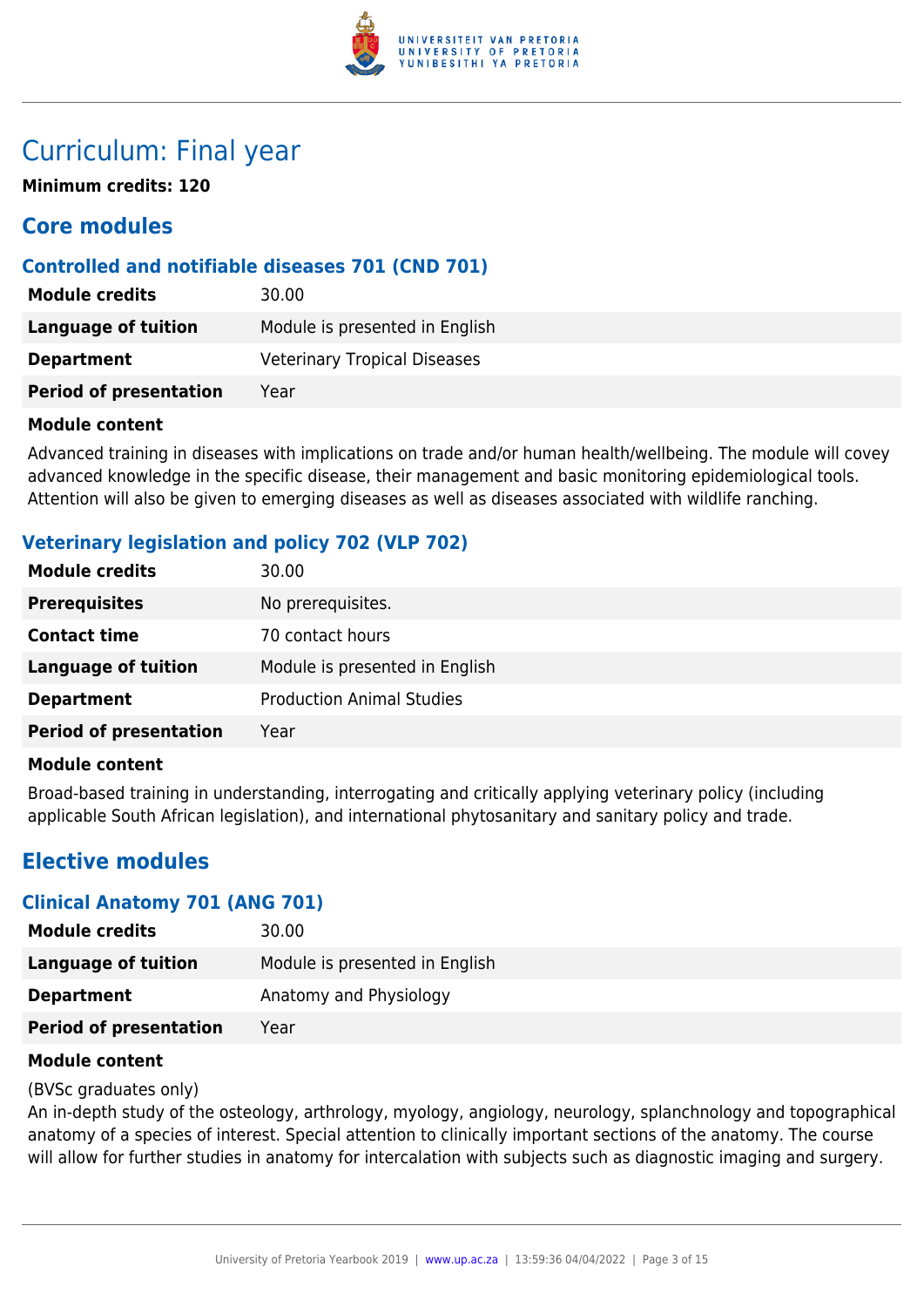

## **Anaesthesiology 701 (ANV 701)**

| <b>Module credits</b>         | 30.00                                    |
|-------------------------------|------------------------------------------|
| Language of tuition           | Module is presented in English           |
| <b>Department</b>             | <b>Companion Animal Clinical Studies</b> |
| <b>Period of presentation</b> | Year                                     |

#### **Module content**

(BVSc graduates only)

Advanced theoretical training on canine and feline anaesthesia and analgesia.The module covers the latest techniques in anaesthetising compromised animals and the use of total intravenous anaesthetic techniques, positive pressure ventilation, peripheral muscle relaxants and monitor apparatus.

## **Small animal behaviour and welfare 702 (ANW 702)**

| <b>Module credits</b>         | 30.00                                    |
|-------------------------------|------------------------------------------|
| <b>Prerequisites</b>          | No prerequisites.                        |
| <b>Contact time</b>           | 70 contact hours                         |
| Language of tuition           | Module is presented in English           |
| <b>Department</b>             | <b>Companion Animal Clinical Studies</b> |
| <b>Period of presentation</b> | Year                                     |

## **Module content**

Theoretical and practical training in assessment of welfare of dogs and cats in various contexts including shelters and dog population control. Formulation and implementation of appropriate strategies to comply with relevant standards.

## **African wildlife disease management 701 (AWD 701)**

| <b>Module credits</b>         | 30.00                            |
|-------------------------------|----------------------------------|
| Language of tuition           | Module is presented in English   |
| <b>Department</b>             | <b>Production Animal Studies</b> |
| <b>Period of presentation</b> | Year                             |

#### **Module content**

Advanced training in infectious, parasitic and nutritional diseases of wildlife and their management in African wildlife species under ranching conditions. Also included are ostrich and crocodile farming.

## **Clinical reproduction 701 (CLR 701)**

| <b>Module credits</b>         | 30.00                            |
|-------------------------------|----------------------------------|
| Language of tuition           | Module is presented in English   |
| <b>Department</b>             | <b>Production Animal Studies</b> |
| <b>Period of presentation</b> | Year                             |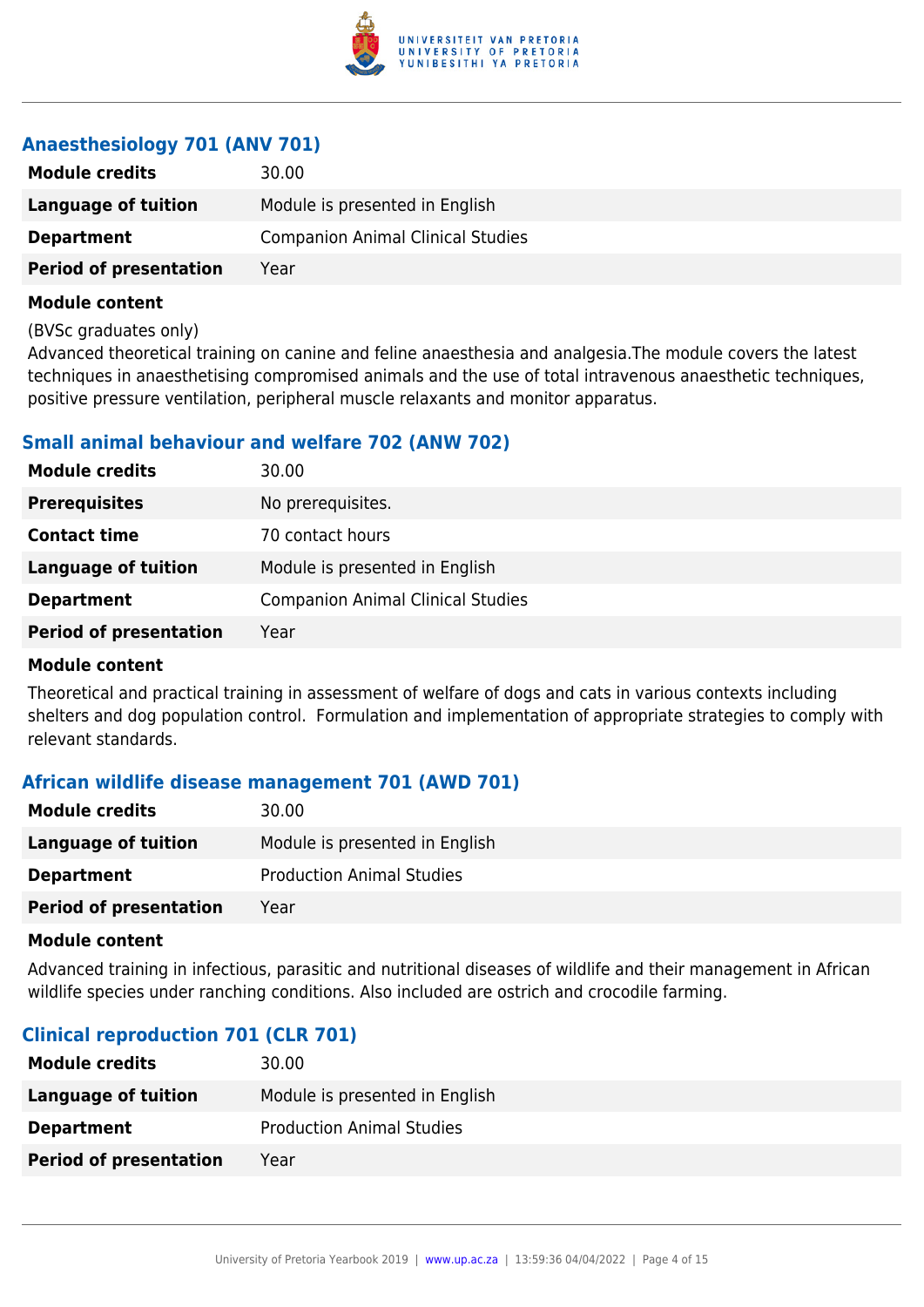

#### (BVSc graduates only)

Causes, pathogenesis, control, treatment and prevention of diseases and malfunctions of reproduction in cattle, as well as the evaluation of males and females for breeding soundness. Also included are certain aspects of assisted reproduction and reproductive biotechnology, such as control of the oestrous cycle and parturition. A veterinary perspective (indications, limitations, current and future possibilities, and methods) on reproductive biotechnologies.

## **Controlled and notifiable diseases 701 (CND 701)**

| <b>Module credits</b>         | 30.00                               |
|-------------------------------|-------------------------------------|
| Language of tuition           | Module is presented in English      |
| <b>Department</b>             | <b>Veterinary Tropical Diseases</b> |
| <b>Period of presentation</b> | Year                                |

#### **Module content**

Advanced training in diseases with implications on trade and/or human health/wellbeing. The module will covey advanced knowledge in the specific disease, their management and basic monitoring epidemiological tools. Attention will also be given to emerging diseases as well as diseases associated with wildlife ranching.

## **Non-radiological diagnostic imaging of dogs and cats 701 (DIM 701)**

| <b>Module credits</b>         | 30.00                                    |
|-------------------------------|------------------------------------------|
| <b>Prerequisites</b>          | No prerequisites.                        |
| Language of tuition           | Module is presented in English           |
| <b>Department</b>             | <b>Companion Animal Clinical Studies</b> |
| <b>Period of presentation</b> | Year                                     |

#### **Module content**

(BVSc graduates only)

Advanced study in non-radiological diagnostic imaging of dogs and cats. Approximately 76% is allocated to diagnostic ultrasound; 8% to MRI, CT and Scintigraphy each respectively. The pathophysiology, diagnosis and prognosis of pathological conditions are also discussed, as well as ways in which this field of study is linked to other diagnostic methods in order to confirm a diagnosis.

## **Non-radiological diagnostic imaging of horses 702 (DIM 702)**

| <b>Module credits</b>         | 30.00                                    |
|-------------------------------|------------------------------------------|
| <b>Prerequisites</b>          | No prerequisites.                        |
| <b>Language of tuition</b>    | Module is presented in English           |
| <b>Department</b>             | <b>Companion Animal Clinical Studies</b> |
| <b>Period of presentation</b> | Year                                     |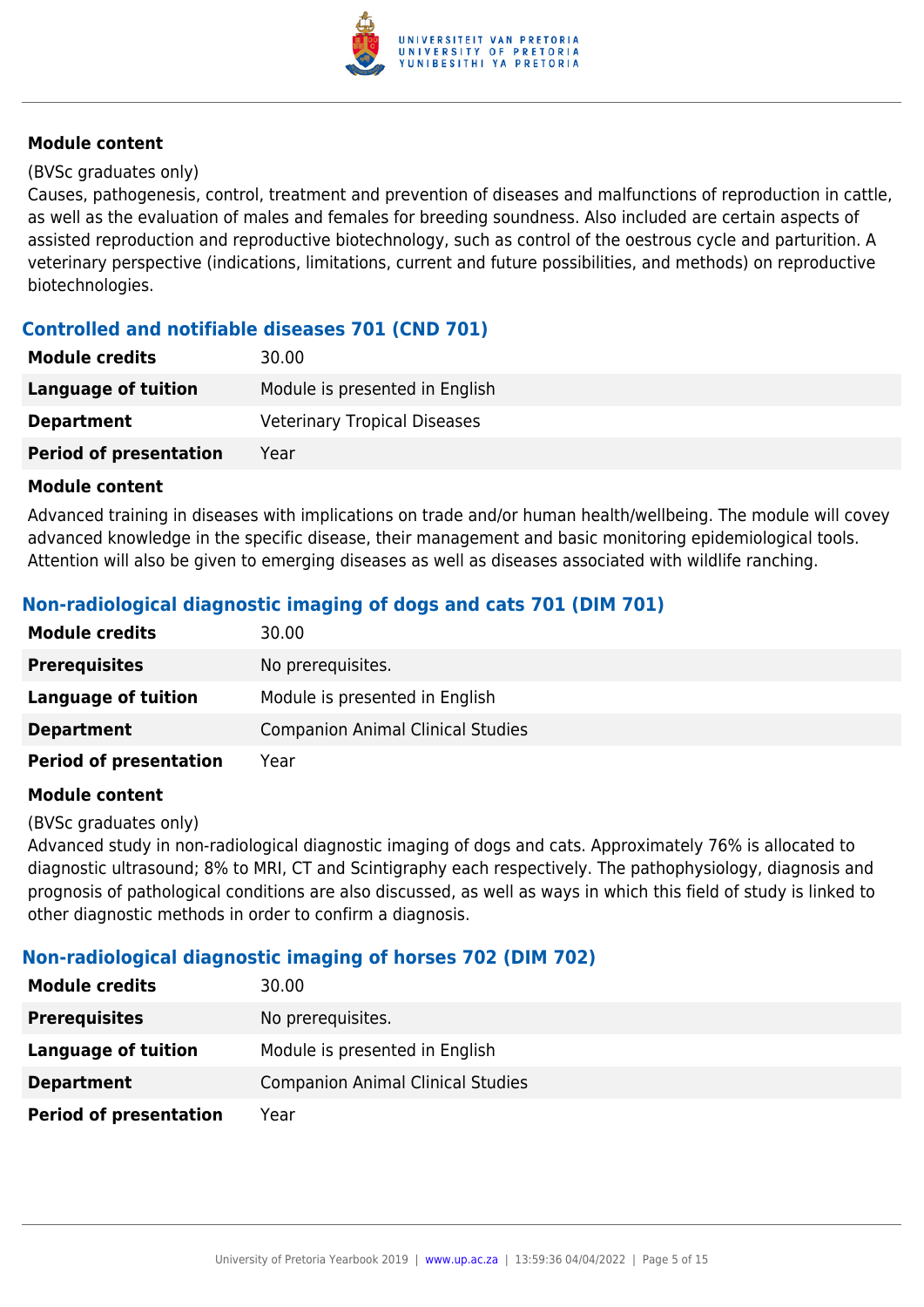

Advanced study in non-radiological diagnostic imaging of horses. Approximately 80% is allocated to diagnostic ultrasound; 5% to MRI, 5% to CT and 10% to Scintigraphy. The pathophysiology, diagnosis and prognosis of pathological conditions are also discussed.

## **Non-radiological diagnostic imaging of ruminants 703 (DIM 703)**

| <b>Module credits</b>         | 30.00                                    |
|-------------------------------|------------------------------------------|
| <b>Prerequisites</b>          | No prerequisites.                        |
| Language of tuition           | Module is presented in English           |
| <b>Department</b>             | <b>Companion Animal Clinical Studies</b> |
| <b>Period of presentation</b> | Year                                     |

#### **Module content**

(BVSc graduates only)

Advanced study in non-radiological diagnostic imaging of ruminants. Approximately 85% is allocated to diagnostic ultrasound; 5% to MRI, CT and Scintigraphy each respectively. The pathophysiology, diagnosis and prognosis of pathological conditions are also discussed, as well as ways in which this field of study is linked to other diagnostic methods in order to confirm a diagnosis.

## **Radiology: Dogs and cats 705 (DIM 705)**

| <b>Module credits</b>         | 30.00                                    |
|-------------------------------|------------------------------------------|
| <b>Prerequisites</b>          | No prerequisites.                        |
| Language of tuition           | Module is presented in English           |
| <b>Department</b>             | <b>Companion Animal Clinical Studies</b> |
| <b>Period of presentation</b> | Year                                     |

#### **Module content**

(BVSc graduates only)

Advanced study of radiology of dogs and cats, including discussion on the pathophysiology, diagnosis and prognosis of pathological conditions.

## **Radiology: Horses 706 (DIM 706)**

| <b>Module credits</b>         | 30.00                                    |
|-------------------------------|------------------------------------------|
| <b>Prerequisites</b>          | No prerequisites.                        |
| Language of tuition           | Module is presented in English           |
| <b>Department</b>             | <b>Companion Animal Clinical Studies</b> |
| <b>Period of presentation</b> | Year                                     |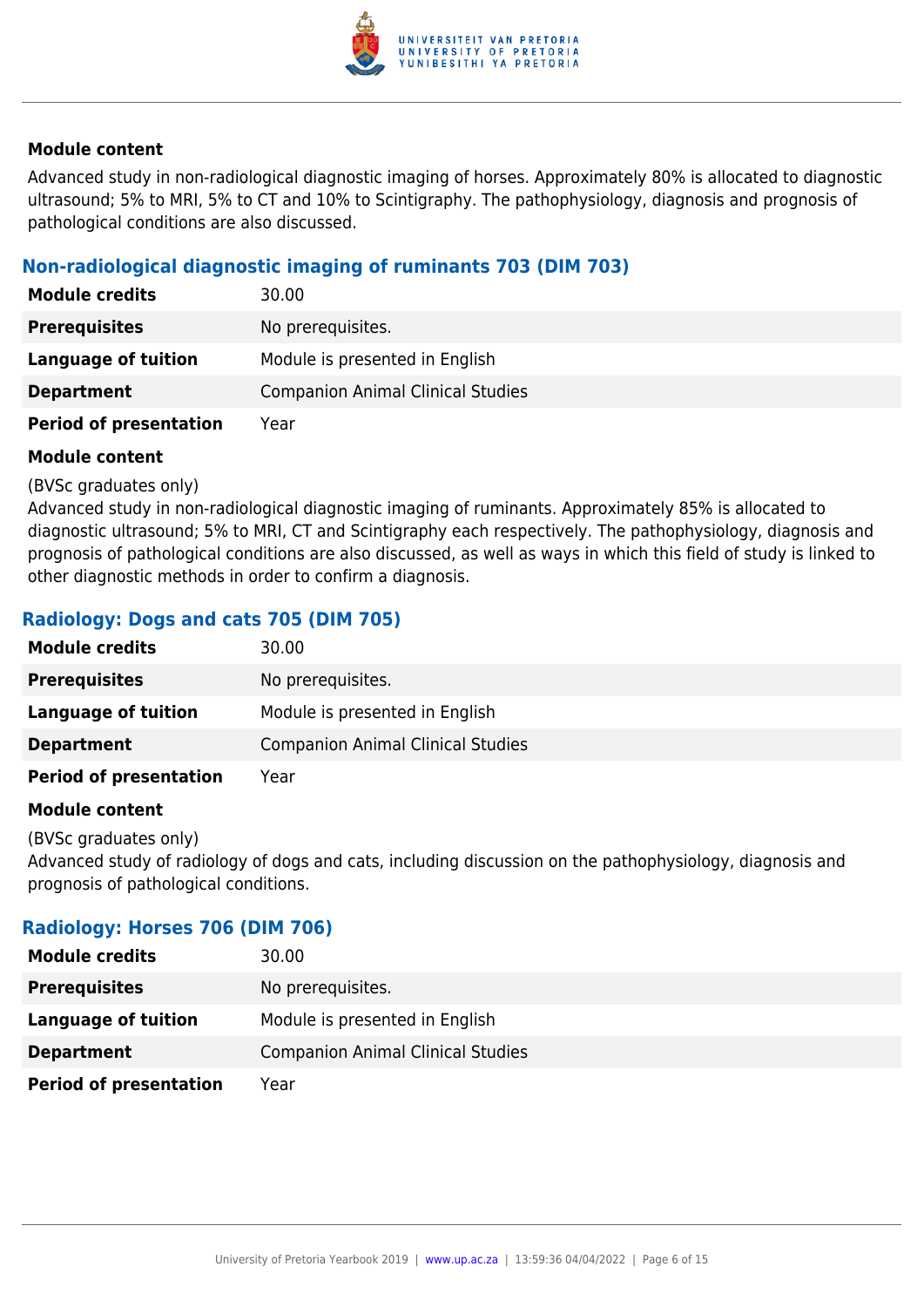

(BVSc graduates only)

Advanced study of radiology of horses, including discussion on the pathophysiology, diagnosis and prognosis of pathological conditions.

## **Radiology: Ruminants 707 (DIM 707)**

| <b>Module credits</b>         | 30.00                                    |
|-------------------------------|------------------------------------------|
| <b>Prerequisites</b>          | No prerequisites.                        |
| Language of tuition           | Module is presented in English           |
| <b>Department</b>             | <b>Companion Animal Clinical Studies</b> |
| <b>Period of presentation</b> | Year                                     |

## **Module content**

(BVSc graduates only)

Advanced study of radiology of ruminants.

The pathophysiology, diagnosis and prognosis of pathological conditions are also discussed as well as ways in which this field of study relates to other diagnostic methods in order to confirm a diagnosis.

## **Diagnostic pathology 701 (DPA 701)**

| <b>Module credits</b>         | 30.00                          |
|-------------------------------|--------------------------------|
| Language of tuition           | Module is presented in English |
| <b>Department</b>             | <b>Paraclinical Sciences</b>   |
| <b>Period of presentation</b> | Year                           |
| Modulo contont                |                                |

#### **Module content**

(BVSc graduates only) Diagnostic pathology of the diseases in various animal species.

## **Veterinary epidemiology 701 (EPL 701)**

| <b>Module credits</b>         | 30.00                            |
|-------------------------------|----------------------------------|
| <b>Prerequisites</b>          | No prerequisites.                |
| Language of tuition           | Module is presented in English   |
| <b>Department</b>             | <b>Production Animal Studies</b> |
| <b>Period of presentation</b> | Year                             |

## **Module content**

(BVSc graduates only)

An introductory module in veterinary epidemiology designed to provide a foundation in epidemiology to allow for a better understanding of epidemiological reports.

## **Clinical pharmacology 701 (FAK 701)**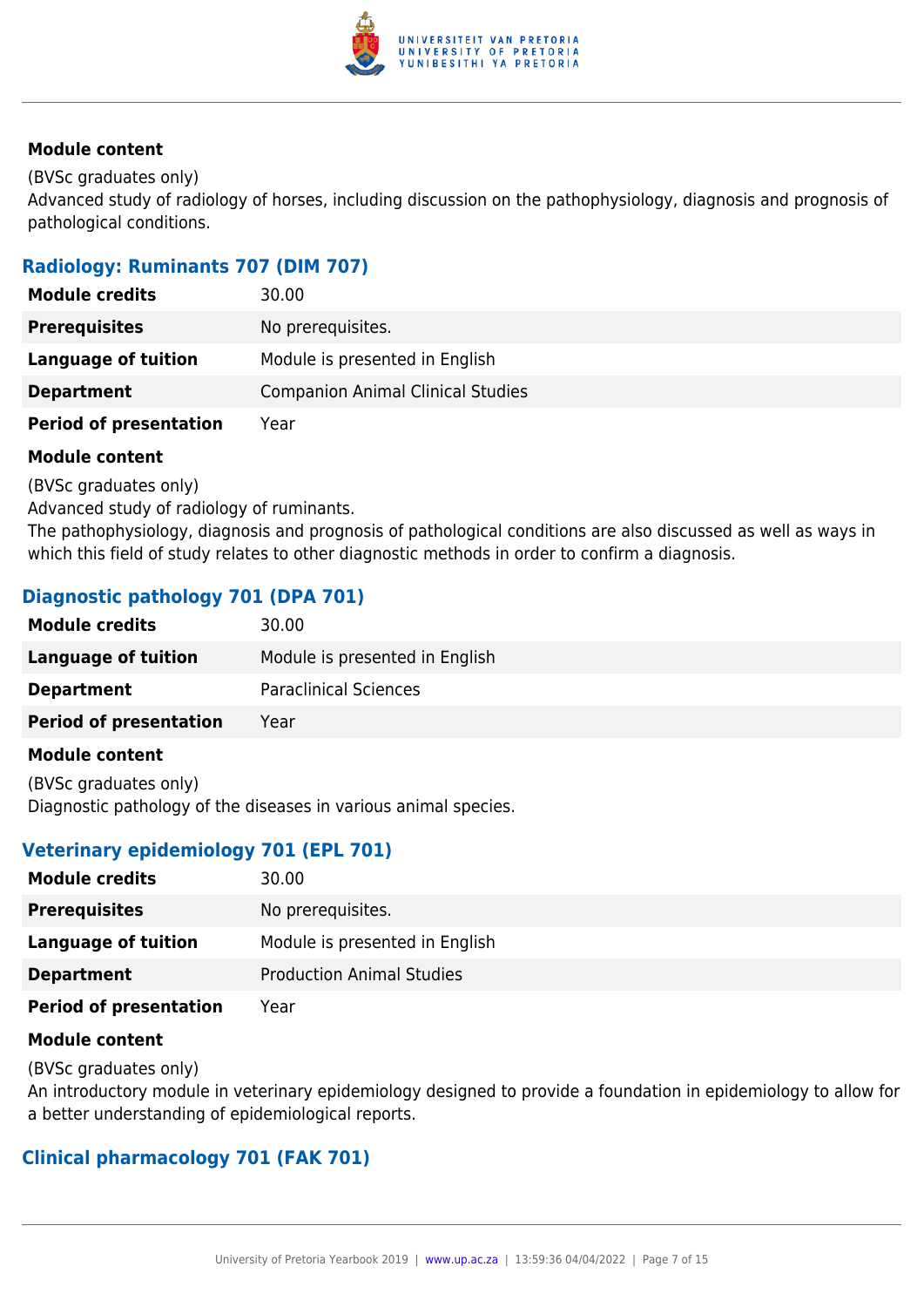

| <b>Module credits</b>         | 30.00                          |
|-------------------------------|--------------------------------|
| Language of tuition           | Module is presented in English |
| <b>Department</b>             | <b>Paraclinical Sciences</b>   |
| <b>Period of presentation</b> | Year                           |

(BVSc graduates only)

Advanced studies in veterinary clinical pharmacology studies pharmacotherapeutic features related to veterinary medicine and species-specific therapeutic objectives.

## **Mechanisms of drug action 702 (FAK 702)**

| <b>Module credits</b>         | 30.00                          |
|-------------------------------|--------------------------------|
| <b>Prerequisites</b>          | No prerequisites.              |
| <b>Language of tuition</b>    | Module is presented in English |
| <b>Department</b>             | <b>Paraclinical Sciences</b>   |
| <b>Period of presentation</b> | Year                           |
| <b>Module content</b>         |                                |

Fundamentals of the pharmacokinetics and pharmacodynamics of veterinary drugs.

## **Physiology 701 (FSL 701)**

| <b>Module credits</b>         | 30.00                          |
|-------------------------------|--------------------------------|
| <b>Prerequisites</b>          | No prerequisites.              |
| <b>Language of tuition</b>    | Module is presented in English |
| <b>Department</b>             | Anatomy and Physiology         |
| <b>Period of presentation</b> | Year                           |

#### **Module content**

Advanced level, with the emphasis on applied and pathophysiology of disease.

## **Small animal clinical behaviour 710 (GEN 710)**

| <b>Module credits</b>         | 30.00                                    |
|-------------------------------|------------------------------------------|
| <b>Prerequisites</b>          | No prerequisites.                        |
| <b>Contact time</b>           | 70 contact hours                         |
| <b>Language of tuition</b>    | Module is presented in English           |
| <b>Department</b>             | <b>Companion Animal Clinical Studies</b> |
| <b>Period of presentation</b> | Year                                     |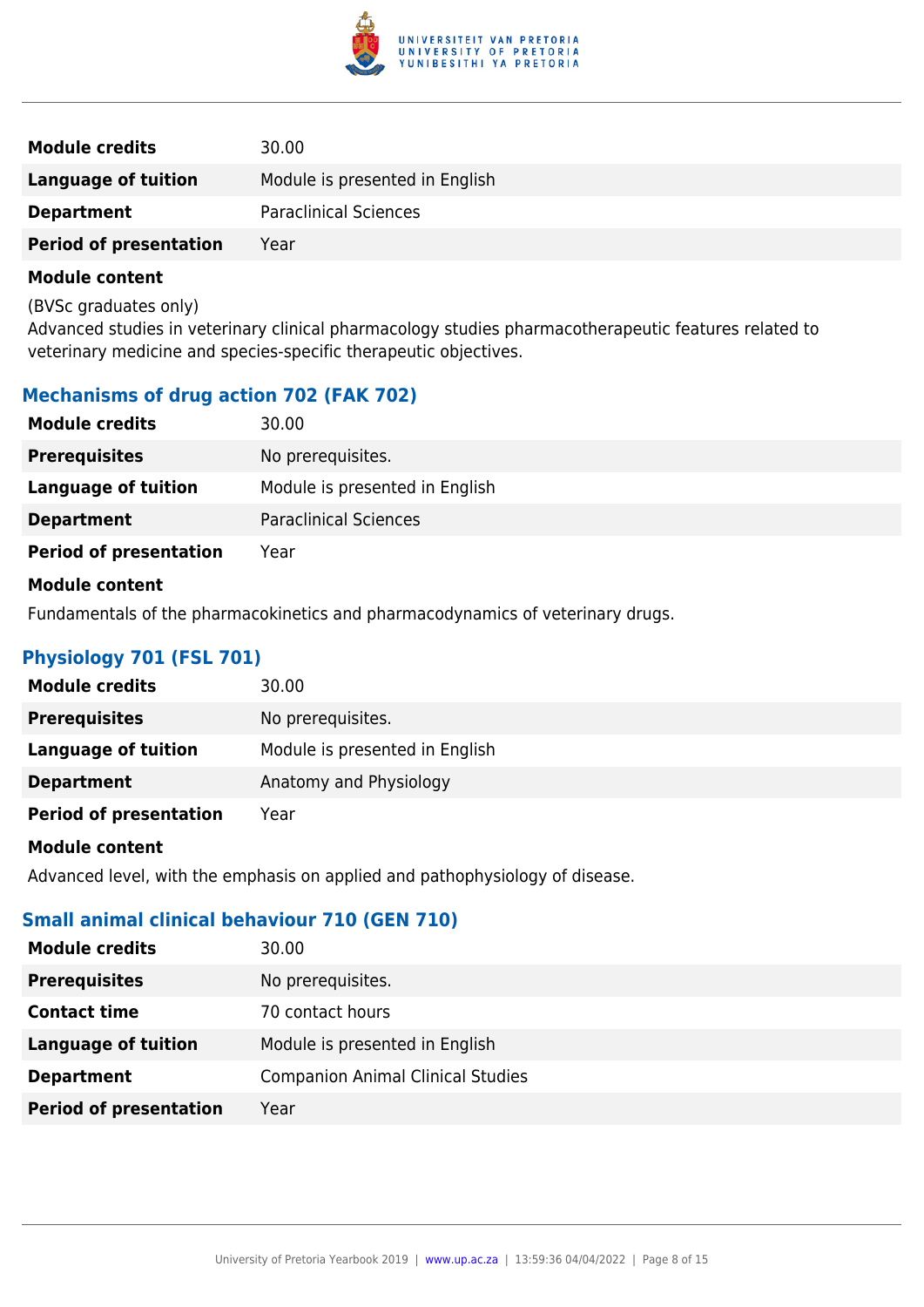

Advanced study of the clinical approach to assessment, diagnosis and management of behaviour disorders in dogs and cats, including the role of behaviour in small animal welfare assessment in various contexts, such as shelters and dog population management.

## **Herd and primary animal health 701 (HAH 701)**

| <b>Module credits</b>         | 30.00                            |
|-------------------------------|----------------------------------|
| Language of tuition           | Module is presented in English   |
| <b>Department</b>             | <b>Production Animal Studies</b> |
| <b>Period of presentation</b> | Year                             |

#### **Module content**

The module will enable students to integrate and apply knowledge so that health and production problems can be identified and solved on a herd basis, while health status and production effectiveness can be improved from a holistic and cost effective viewpoint. The module will also include aspects of primary animal health care that will be applicable to needs of the emerging farming sector.

## **Histology 701 (HTY 701)**

| <b>Module credits</b>         | 30.00                          |
|-------------------------------|--------------------------------|
| Language of tuition           | Module is presented in English |
| <b>Department</b>             | Anatomy and Physiology         |
| <b>Period of presentation</b> | Year                           |

#### **Module content**

An in-depth comparative study of light and electron microscopic histology of domestic animals, birds and selected wildlife species.

## **Clinical pathology 704 (KPA 704)**

| <b>Module credits</b>         | 30.00                                    |
|-------------------------------|------------------------------------------|
| Language of tuition           | Module is presented in English           |
| <b>Department</b>             | <b>Companion Animal Clinical Studies</b> |
| <b>Period of presentation</b> | Yearl                                    |

#### **Module content**

(BVSc graduates only)

Advanced study in clinical pathology including enzymology, cytology, haematology as well as clinical pathology of the kidney in domestic animals.

## **Clinical pathology 705 (KPA 705)**

| <b>Module credits</b> | 30.00             |
|-----------------------|-------------------|
| <b>Prerequisites</b>  | No prerequisites. |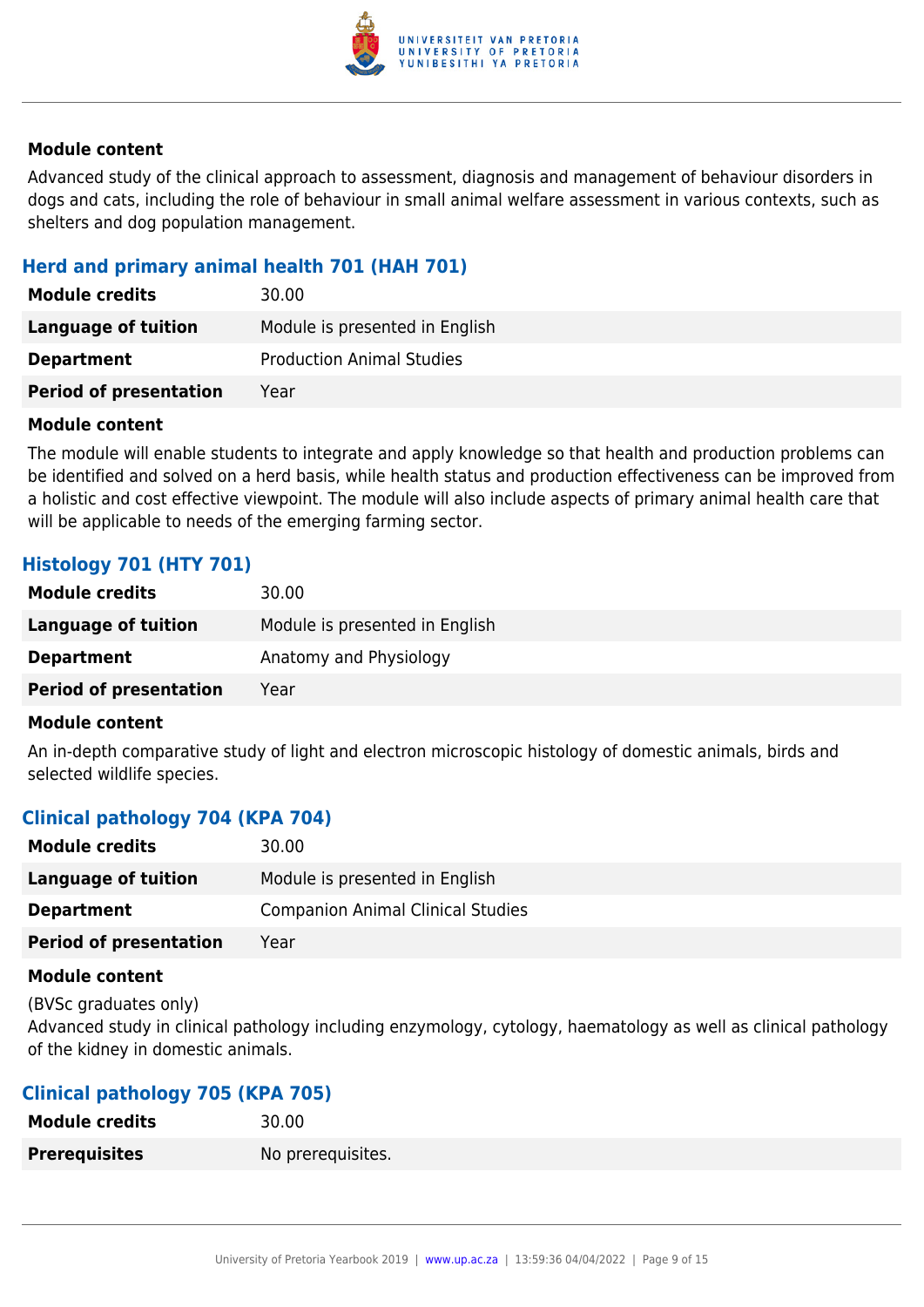

| <b>Language of tuition</b>    | Module is presented in English           |
|-------------------------------|------------------------------------------|
| <b>Department</b>             | <b>Companion Animal Clinical Studies</b> |
| <b>Period of presentation</b> | Year                                     |

(BVSc graduates only)

Advanced study in clinical pathology including blood-gas and acid-base balance, gastro-enterology, haemostasis, diagnostic indices and principles of domestic animals.

## **Laboratory animal science 702 (LAS 702)**

| <b>Module credits</b>         | 30.00                          |
|-------------------------------|--------------------------------|
| Language of tuition           | Module is presented in English |
| <b>Department</b>             | <b>Paraclinical Sciences</b>   |
| <b>Period of presentation</b> | Year                           |

#### **Module content**

#### Section 1: (10 credits)

Application of procedures within an accredited laboratory animal facility, with focus on laboratory animal management (rats and mice), including housing and care; enrichment; breeding; methods of dosing and methods of sample collection.

#### Section 2: (20 credits)

The biology of laboratory animals, their management and use as models in biomedical research.

The aim is to extend the activities concerning the care and use of laboratory animals for research, training and testing. Further to affirm the concept on which the modern practice of experimenting with animals is based, to take into consideration the controversy evoked in the climate of animal rights. The special professional role required of the veterinary and paraveterinary professions to enhance humane practice with regard to animal experiments as well as the promotion of a productive scientific effort in the biomedical sciences.

## **Laboratory diagnostics procedures 703 (LAS 703)**

| <b>Module credits</b>         | 30.00                               |
|-------------------------------|-------------------------------------|
| <b>Prerequisites</b>          | No prerequisites.                   |
| Language of tuition           | Module is presented in English      |
| <b>Department</b>             | <b>Veterinary Tropical Diseases</b> |
| <b>Period of presentation</b> | Year                                |

#### **Module content**

The module will focus on basic tests available in laboratory diagnostics for infectious and parasitic diseases. Focus will be placed on the interpretation of tests, issuing of certificates, validation of test procedures, quality assurance and laboratory safety. The course will include basic within the laboratory of the department.

## **Research ethics for laboratory animal science 704 (LAS 704)**

**Module credits** 30.00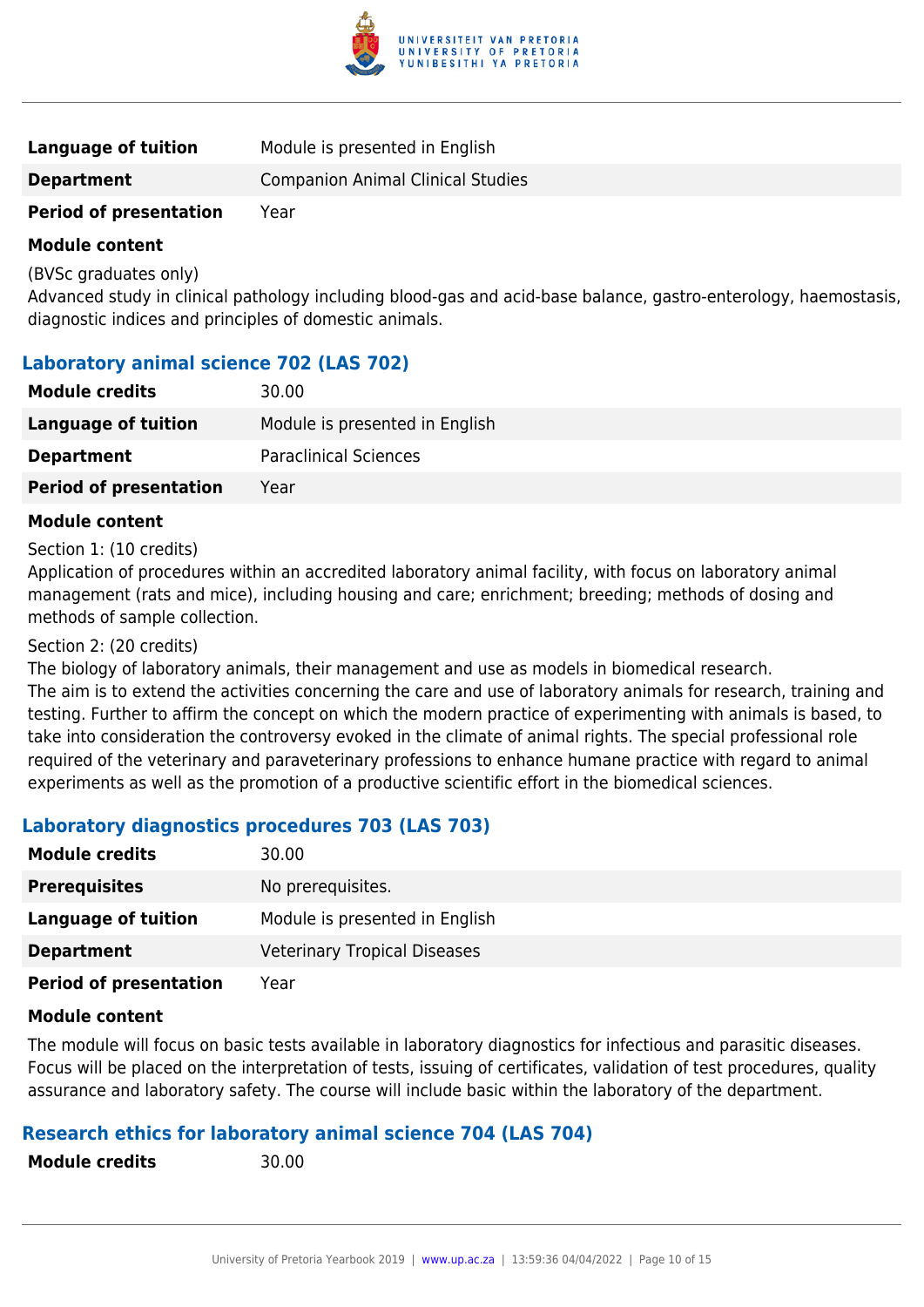

| <b>Prerequisites</b>          | No prerequisites.              |
|-------------------------------|--------------------------------|
| Language of tuition           | Module is presented in English |
| <b>Department</b>             | <b>Paraclinical Sciences</b>   |
| <b>Period of presentation</b> | Year                           |

An advanced module in research methodology for veterinarians involved in laboratory animals and/or laboratory work. The study will focus on animal ethics, animal ethics committee, evaluation of protocols and study design. Focus will also be placed on legislation for the use and protection of animals.

## **Necropsy technique and interpretation 701 (NTI 701)**

| <b>Module credits</b>         | 30.00                          |
|-------------------------------|--------------------------------|
| <b>Prerequisites</b>          | No prerequisites.              |
| <b>Language of tuition</b>    | Module is presented in English |
| <b>Department</b>             | <b>Paraclinical Sciences</b>   |
| <b>Period of presentation</b> | Year                           |
| <b>Module content</b>         |                                |
| (BVSc graduates only)         |                                |
|                               |                                |

An advanced module in necropsy techniques, interpretation and specimen collection.

## **Ophthalmology 701 (OFM 701)**

| <b>Module credits</b>         | 30.00                                    |
|-------------------------------|------------------------------------------|
| <b>Prerequisites</b>          | No prerequisites.                        |
| Language of tuition           | Module is presented in English           |
| <b>Department</b>             | <b>Companion Animal Clinical Studies</b> |
| <b>Period of presentation</b> | Year                                     |

#### **Module content**

#### (BVSc graduates only)

The module covers the anatomy and physiology of the eye and its adnexa, examination techniques and aids, ocular therapeutics and treatment techniques, surgical and non-surgical conditions of the orbit, eyelids, third eyelid, conjunctiva, lachrymal system, cornea, sclera, anterior chamber, uvea lens, vitreous and retina, and hereditary diseases. Practical work includes the use of instrumentation and accessories during examination and surgical procedures. page

## **Production animal management 701 (PAM 701)**

| <b>Module credits</b> | 30.00                          |
|-----------------------|--------------------------------|
| <b>Prerequisites</b>  | No prerequisites.              |
| Language of tuition   | Module is presented in English |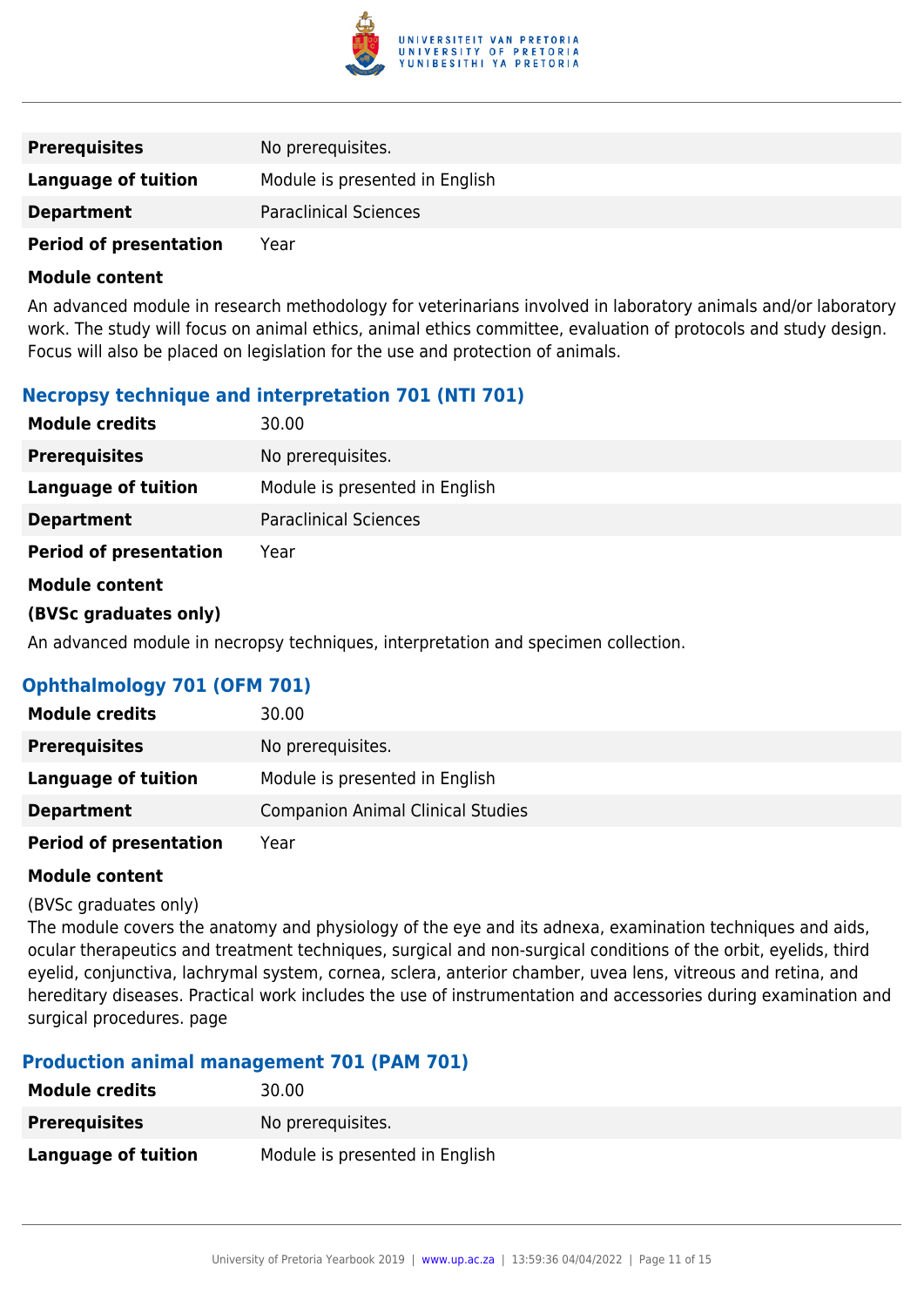

## **Period of presentation** Year

#### **Module content**

The module content includes the study of animal genetics, nutrition, management, housing, keeping of records, hygiene, welfare and behaviour, with special emphasis on nutrition. The species concerned are dairy cattle, beef cattle, small stock and pigs.

## **Mechanisms of disease 711 (PAT 711)**

| <b>Module credits</b>         | 30.00                          |
|-------------------------------|--------------------------------|
| <b>Prerequisites</b>          | No prerequisites.              |
| Language of tuition           | Module is presented in English |
| <b>Department</b>             | <b>Paraclinical Sciences</b>   |
| <b>Period of presentation</b> | Year                           |

#### **Module content**

An advanced module covering the mechanisms behind disease processes.

## **Poultry health and nutrition 701 (PVT 701)**

| <b>Module credits</b>         | 30.00                            |
|-------------------------------|----------------------------------|
| <b>Prerequisites</b>          | No prerequisites.                |
| <b>Language of tuition</b>    | Module is presented in English   |
| <b>Department</b>             | <b>Production Animal Studies</b> |
| <b>Period of presentation</b> | Year                             |
| <b>Module content</b>         |                                  |

Advanced training in poultry health, production systems and nutrition.

## **Reproductive biology 701 (RPT 701)**

| <b>Module credits</b>         | 30.00                            |
|-------------------------------|----------------------------------|
| Language of tuition           | Module is presented in English   |
| <b>Department</b>             | <b>Production Animal Studies</b> |
| <b>Period of presentation</b> | Year                             |

#### **Module content**

#### (BVSc graduates only)

Includes the physiology and endocrinology of puberty, the oestrous cycle, pregnancy, parturition, the puerperium, as well as that of the foetus and the neonate. Also included are the physiology and endocrinology of the bull, more specifically that of puberty, spermatogenesis, the scrotum, the accessory sex glands, libido, erection, coitus, sperm and semen. Also included are certain aspects of reproductive biotechnology, namely the biotechnical aspects of collection, examination and freezing of semen and embryos, embryo transfer and in vitro fertilisation.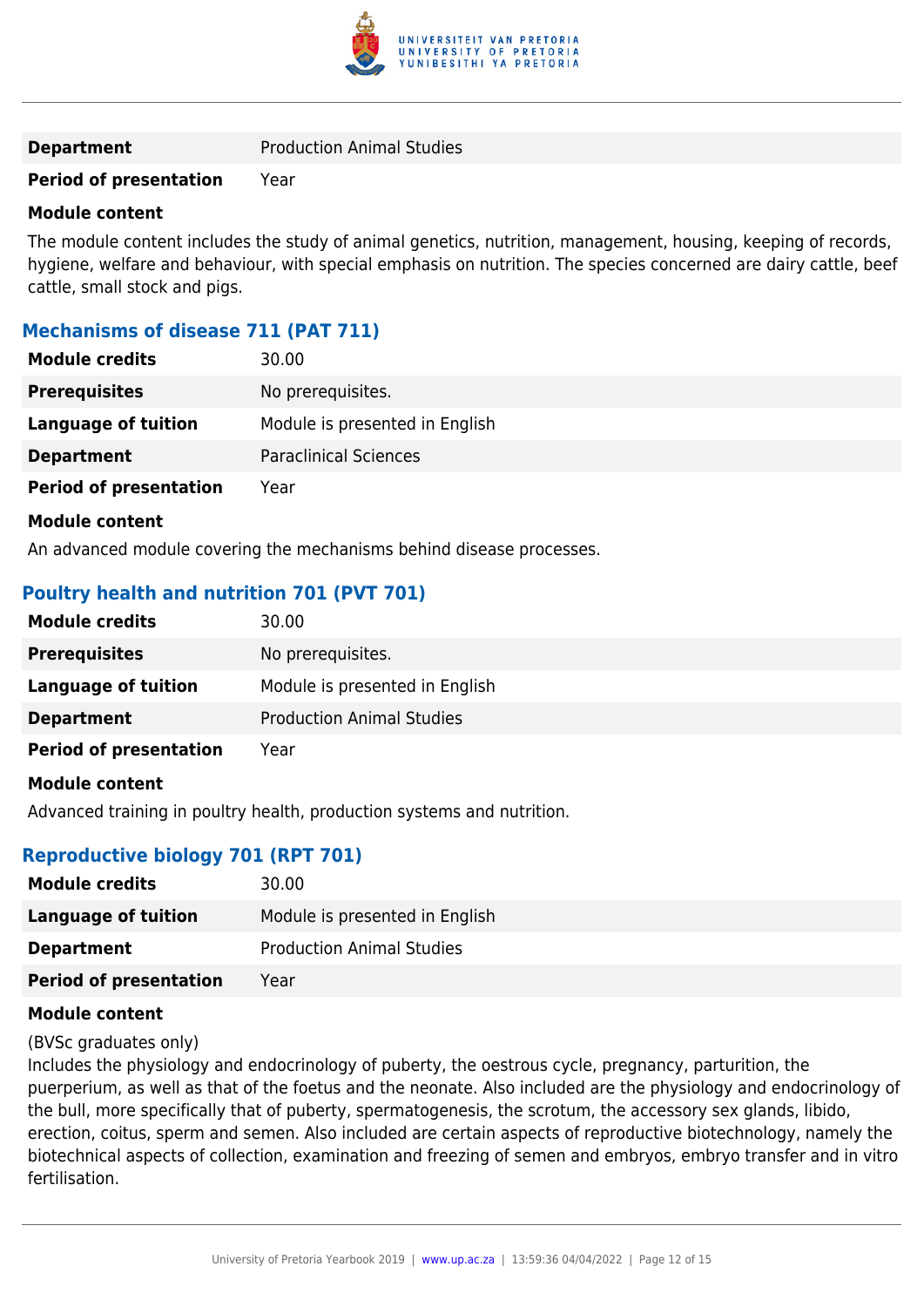

## **Reproductive physiology of animals 702 (RPT 702)**

| <b>Module credits</b>         | 30.00                            |
|-------------------------------|----------------------------------|
| Language of tuition           | Module is presented in English   |
| <b>Department</b>             | <b>Production Animal Studies</b> |
| <b>Period of presentation</b> | Year                             |

#### **Module content**

Students will gain advanced theoretical knowledge of general reproductive endocrinology and physiology of animals. It includes detailed knowledge and application of the structures of different hormone groups, forms of storage, transportation, methods of action and secretion control mechanisms: hormonal control of female reproductive cycles; fertilisation, sexing, gestation, pathogenesis of teratogenic deviations and partus, the puerperal period and re-implantation; male reproductive endocrinology and physiology; examining of fresh and frozen semen, including advanced methods; the use of hormone profiles to monitor gestation and cycles, and artificial breeding.

## **Ruminant health and medicine 701 (RUM 701)**

| <b>Module credits</b>         | 30.00                            |
|-------------------------------|----------------------------------|
| <b>Prerequisites</b>          | No prerequisites.                |
| Language of tuition           | Module is presented in English   |
| <b>Department</b>             | <b>Production Animal Studies</b> |
| <b>Period of presentation</b> | Year                             |

## **Module content**

#### (BVSc graduates only)

Advanced theoretical study in ruminant medicine specifically applicable to conditions of the gastrointestinal tract, liver and production diseases, liver, cardiovascular, respiratory and urinary system, skin, nervous system and musculo-skeletal system, skin and appendages.

## **Organic and inorganic toxicology 705 (TOK 705)**

| <b>Module credits</b>         | 30.00                          |
|-------------------------------|--------------------------------|
| <b>Prerequisites</b>          | No prerequisites.              |
| Language of tuition           | Module is presented in English |
| <b>Department</b>             | <b>Paraclinical Sciences</b>   |
| <b>Period of presentation</b> | Year                           |

## **Module content**

Advanced training on the most important and well-known plant, mycotoxins, zootoxicoses and organic and inorganic poisons.

## **Basic veterinary toxicology 706 (TOK 706)**

**Module credits** 30.00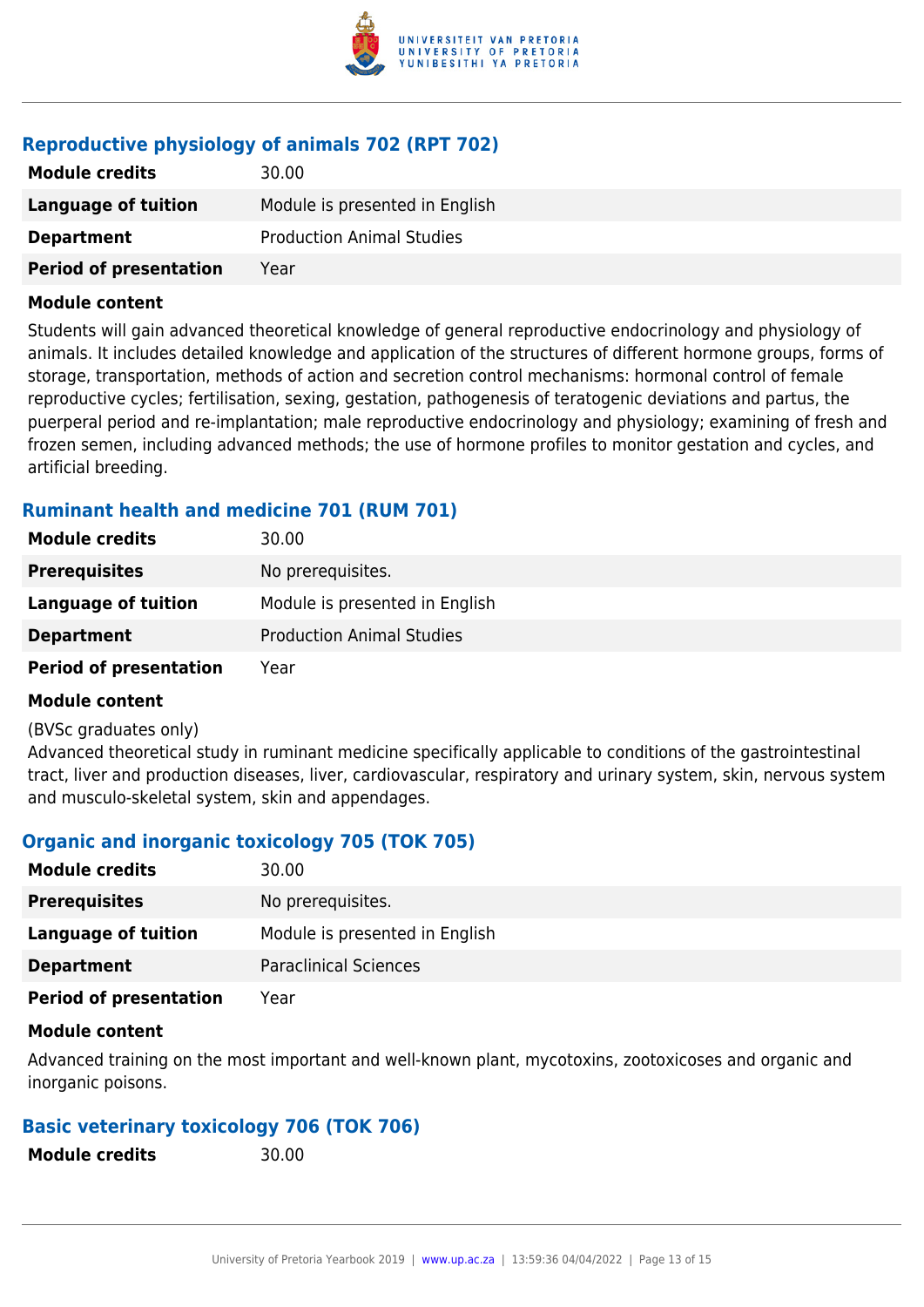

| <b>Prerequisites</b>          | No prerequisites.              |
|-------------------------------|--------------------------------|
| Language of tuition           | Module is presented in English |
| <b>Department</b>             | <b>Paraclinical Sciences</b>   |
| <b>Period of presentation</b> | Year                           |

Introduction to the underlying principles of toxicology. Includes training in laboratory based toxicity testing and methodology

## **Porcine health, production and nutrition 701 (VKH 701)**

| <b>Module credits</b>         | 30.00                            |
|-------------------------------|----------------------------------|
| <b>Prerequisites</b>          | No prerequisites.                |
| Language of tuition           | Module is presented in English   |
| <b>Department</b>             | <b>Production Animal Studies</b> |
| <b>Period of presentation</b> | Year                             |

#### **Module content**

Advanced theoretical study in pig housing, nutrition and disease for animal housed both outdoor and intensive, specifically applicable to conditions of Southern Africa.

## **Veterinary principles of auditing 701 (VLP 701)**

| <b>Module credits</b>         | 30.00                            |
|-------------------------------|----------------------------------|
| Language of tuition           | Module is presented in English   |
| <b>Department</b>             | <b>Production Animal Studies</b> |
| <b>Period of presentation</b> | Year                             |

#### **Module content**

(BVSc graduates only) The following module will focus on auditing and compliance at the farm, abattoir and processing plant level.

## **Veterinary risk assessment 703 (VLP 703)**

| <b>Module credits</b>         | 30.00                            |
|-------------------------------|----------------------------------|
| <b>Prerequisites</b>          | No prerequisites.                |
| Language of tuition           | Module is presented in English   |
| <b>Department</b>             | <b>Production Animal Studies</b> |
| <b>Period of presentation</b> | Year                             |

#### **Module content**

(BVSc graduates only)

The module will introduce concepts in risk assessment, risk management and risk communication.